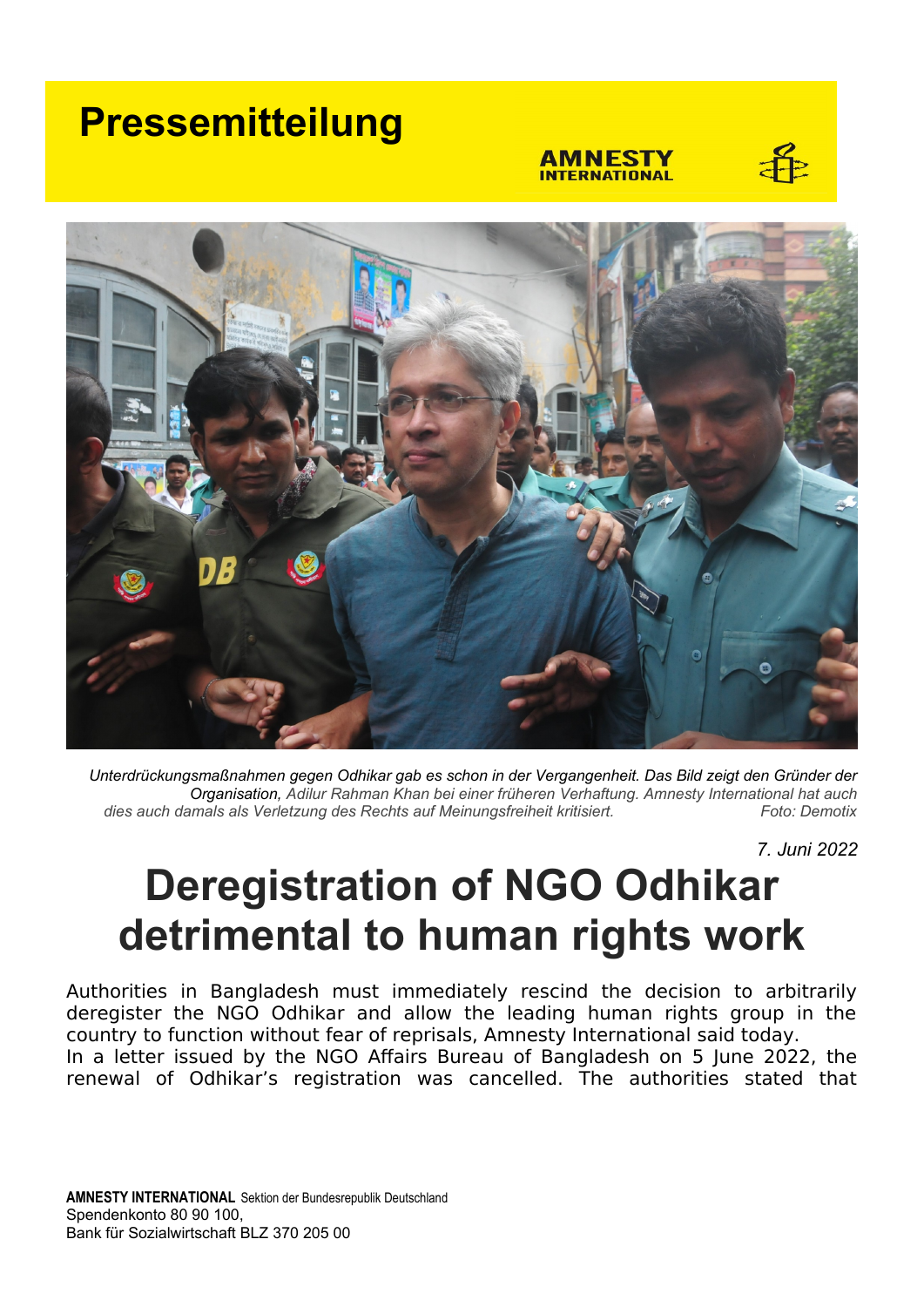Odhikar's publication of "misleading information" on enforced disappearances and extrajudicial executions in the country severely tarnished the reputation of the state globally. The organization had filed a writ petition in May 2019 seeking explanation from the Bureau as it withheld Odhikar's renewal application for eight years since 14 September 2014.

"Odhikar's documentation of human right violations have been critical in holding perpetrators to account in Bangladesh. It is absurd that the authorities withheld the registration of the rights group for eight years and then cancelled it because of the global ire they faced for a poor human rights record. The reprisals against Odhikar are an egregious and shameless act to silence and intimidate human rights defenders in Bangladesh," said Saad Hammadi, South Asia Campaigner at Amnesty International.

### *"The reprisals against Odhikar are an egregious and shameless act to silence and intimidate human rights defenders in Bangladesh."*

Saad Hammadi, South Asia Campaigner at Amnesty International

The suspension and involuntary dissolution of an organization are among the severest restrictions on the right to freedom of association, protected under Article 22 of the International Covenant on Civil and Political Rights to which Bangladesh is a party. Given the severity of the measure, it may only be used when there is a clear and imminent threat to national security or public order, and it must be strictly necessary and proportionate to the legitimate aim pursued and used only when less restrictive means would be insufficient. The decision to suspend or dissolve an association should only be made by an impartial and independent court, and not by administrative bodies.

"The revocation of Odhikar's registration also shows the authority's disregard for rule of law as the matter of renewal is currently pending review at the High Court, which in 2019 ruled upon the NGO Affairs Bureau to explain the non-renewal of Odhikar's registration. We have also learnt about disconcerting inquiries from the Bureau seeking sensitive details about families of individuals subjected to enforced disappearance and extrajudicial execution on a sub-judice matter as this is one of the core areas of Odhikar's work," said Saad Hammadi.

This is not the first time the government has attempted to obstruct the work of Odhikar. In 2014, Odhikar's secretary Adilur Rahman Khan and director Nasir Uddin Elan were detained for 62 days and 25 days, respectively, on allegations of producing "fabricated reports" after they